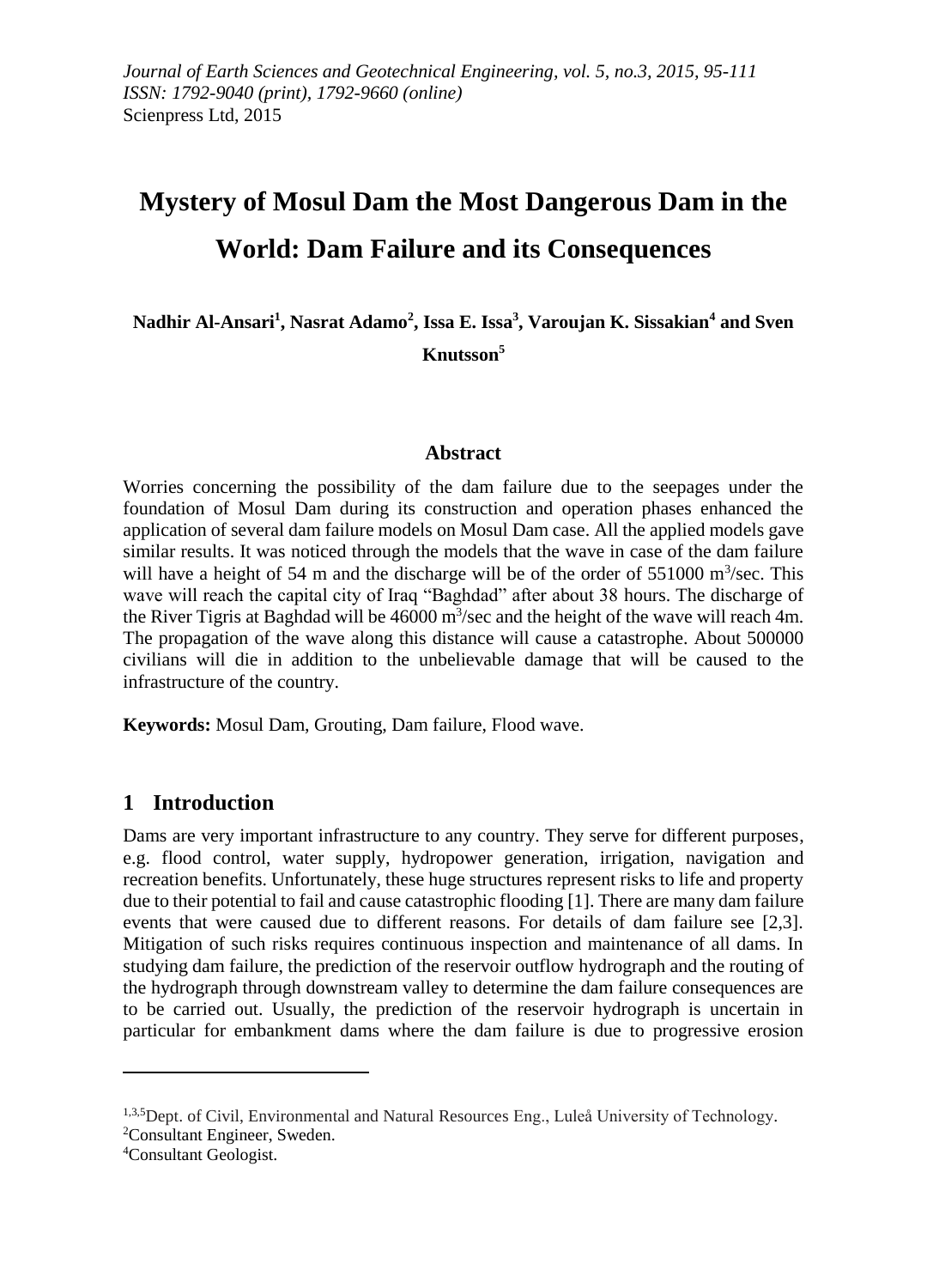processes that are complex and difficult to model [1]. Wahl [1] reviewed the modelling strategies of dam failure and summarized them (see table1).

| Regression model for Qp as                       | Approximate breach          |                         |
|--------------------------------------------------|-----------------------------|-------------------------|
| function of dam and                              | outflow hydrograph by       |                         |
| reservoir properties                             | predicting peak outflow and |                         |
| Analytical model to predict                      | hydrograph shape directly.  |                         |
| <b>Qp</b> with closedform                        |                             | Route breach outflow    |
| equations or charts as                           |                             | hydrograph to determine |
| functions of dam and                             |                             | flooding consequences   |
| reservoir properties                             |                             |                         |
|                                                  |                             |                         |
| Regression model for                             | Provide breach parameters   |                         |
| breach parameters as                             | as input to routing model,  |                         |
| functions of dam and                             | which determines breach     |                         |
| reservoir properties                             | outflow hydrograph by the   |                         |
|                                                  | use of hydraulic equations  |                         |
| Apply erosion model to                           | for flow through enlarging  |                         |
| predict breach evolution and                     | breach                      |                         |
| the approximate breach                           |                             |                         |
| description in parametric                        |                             |                         |
| way for input to routing                         |                             |                         |
| model                                            |                             |                         |
| Process- based erosion and hydraulic models that |                             |                         |
| simultaneously determine breach development and  |                             |                         |
| resulting outflow hydrograph                     |                             |                         |

Table 1: Dam break flood modelling strategies. The first column indicates different approaches to determine breach parameters and/or the breach outflow hydrograph [1]).

The details of the regression models listed in table 1 can be obtained as follow:

- 1. Regression Models for Peak Outflow: [4,5,6].
- 2. Analytical Models to Predict Peak Outflow: [7,8].
- 3. Regression Models for Breach Parameters: [9,10].
- 4. Erosion Models Leading to Parametric Breach Descriptions: [8].
- 5. Process-Based Dam Breach Models Integrated with Dam-Break Flood Routing: [11,12].

Dam failure is closely related to foundation and/ or spillway problems [13]. Leakage in the foundation and embankments are the major reasons in the incidents of earth fill and rock fill dams [13]. Foundation incidents are related to improper interpretation of the geology of the site and improper treatment, while seepage from embankments is usually due to poor construction work.

Construction work in Mosul Dam started on January 25<sup>th</sup>, 1981 and started operating on July 24<sup>th</sup>, 1986 (Fig. 1). The dam was constructed on highly karstified beds of the Fatha Formation. In view of this fact, grouting operations were conducted during the construction period to fill the cavities, fissures, joints and cracks in the karstified beds. Unfortunately, all the executed efforts did not stop the seepage under the foundation of the dam. After impounding in 1986, new seepage locations were recognized. Grouting operations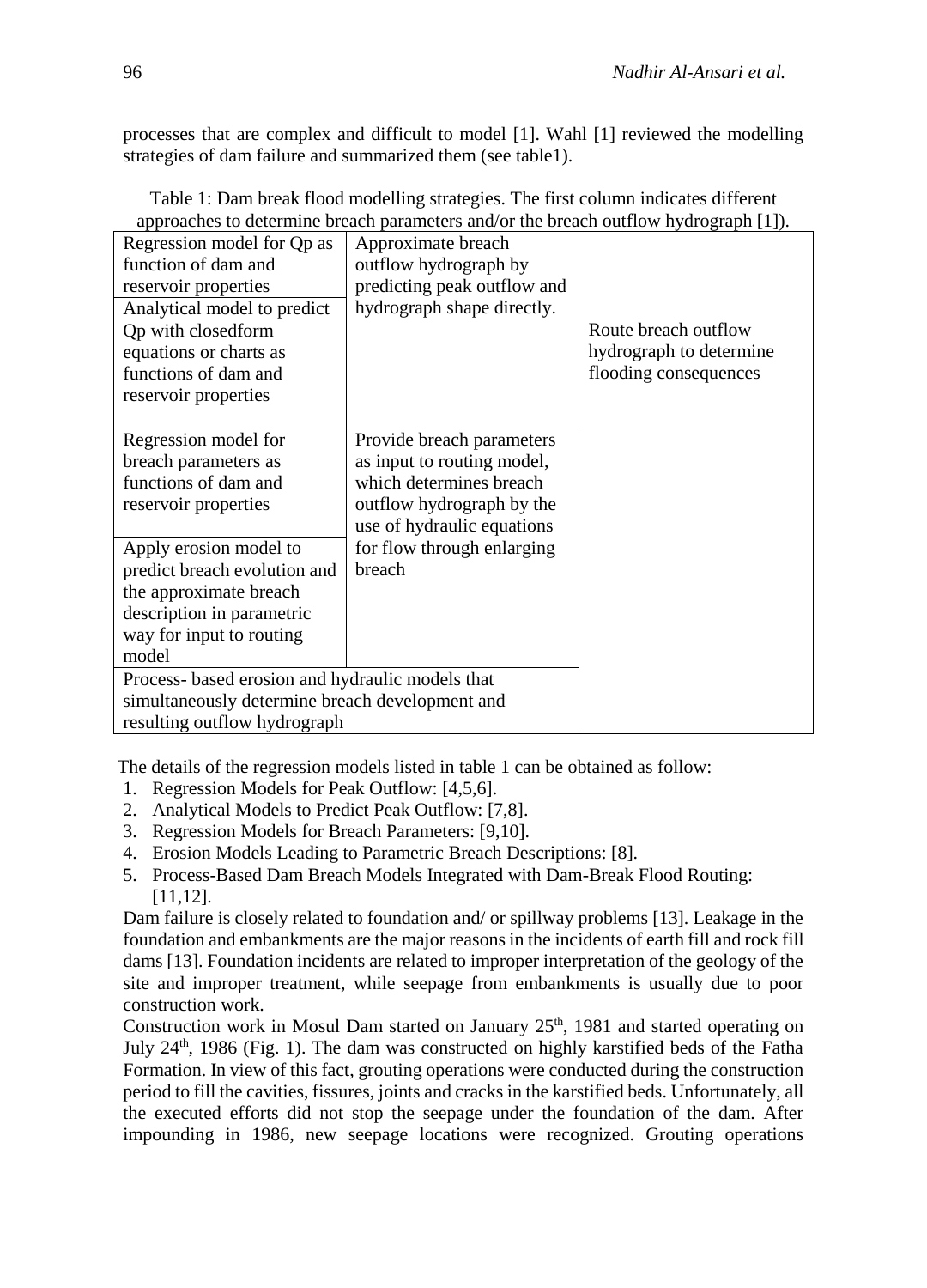continued and various studies were conducted to find suitable grout or technique to overcome this problem. The seepage due to the dissolution of gypsum and anhydrite beds raised big concern about the safety of the dam and its possible failure. US Army Corps of Engineers conducted a study on Mosul Dam for the period June, 2004 to July, 2007 and highlighted the possibility of the dam failure [14]. News media had highlighted this concern in 2014 when ISIS occupied the dam site area [15,16,17,18,19].



Figure 1: Mosul Dam.

# **2 Swiss Consultants Dam Failure Model Used**

Swiss Consultants [20] (SC) carried out a comprehensive study for the period 1983 – 84on the possibilities of Mosul Dam failure using FLORIS model. They investigated the consequences of a hypothetical failure of the Mosul Dam. The report highlights the dimensions of a disaster, which could occur if the dam maintenance and protection were carelessly neglected, thus underlining the importance of the careful dam safety monitoring. The study included a summary of dam failure assumptions, initial wave calculations and results of flood routing.

The study was presented in three volumes; it includes five chapters, where in chapter 2, the mathematical model for Tigris River was described. This included the description of the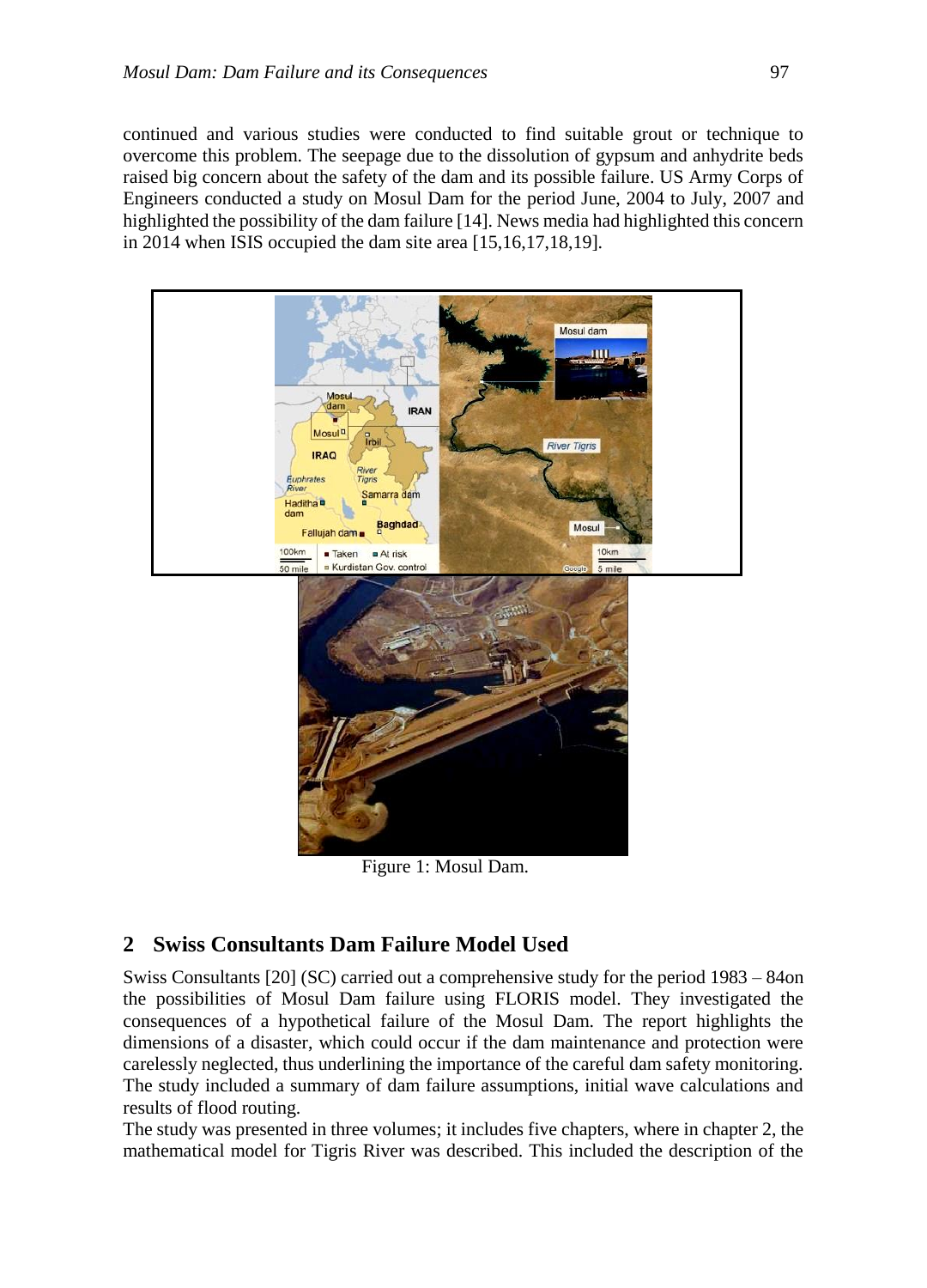model theory, the schematisation of the river channel downstream and of the dam and the representation of Mosul reservoir. In chapter 3, calibration of the mathematical model for the Tigris River was discussed and the calibration of the model was based on reproducing historic floods. In chapter 4, dam break scenario and initial wave calculations were explained. The assumptions surrounding the mechanism of dam failure and its representation in the mathematical model were described. Finally, in chapter 5, results of flood routing were given. This includes discharge and water level profiles to beyond Baghdad. The magnitude of 1000 – 10000 years flood and the PMF (Probable Maximum Flood), together with information on the discharge capacities of the main and fuse-plug spillways were provided in the study (Table 2). Furthermore, the report includes information about the spillway capacities in the event of greater degrees of inoperability of the main spillway gates (Table 3). Comprehensive account of the factors involved and of the features included in the design of the dam in case of the risk of internal erosion was considered. The possibility of dam failure due to overtopping or military action was eliminated in the report.

| <b>Return</b><br>period<br>(vears) | <b>Peak</b><br><b>inflow</b> | <b>Peak outflow</b><br>(m <sup>3</sup> /sec) | <b>Peak</b><br>reservoir<br>$\mathbf{WL}$ (m) | <b>Number of</b><br>spillway gates<br><b>operable</b> | <b>Fuseplug</b><br><b>breached</b> |
|------------------------------------|------------------------------|----------------------------------------------|-----------------------------------------------|-------------------------------------------------------|------------------------------------|
| 1000                               | 12000                        | 5650                                         | 334.35                                        |                                                       | No                                 |
| 10000                              | 15000                        | 7700                                         | 334.5                                         |                                                       | No                                 |
| <b>PMF</b>                         | 27000                        | 14600                                        | 338.45                                        |                                                       | Yes                                |

| Table 2: Hydraulic design data [20]. |
|--------------------------------------|
|--------------------------------------|

| Table 3: Summary of the discharge capacities for malfunctioning of main spillway [20]. |  |  |  |  |  |  |  |
|----------------------------------------------------------------------------------------|--|--|--|--|--|--|--|
|----------------------------------------------------------------------------------------|--|--|--|--|--|--|--|

| <b>Condition</b> | Discharge capacities (m <sup>3</sup> /sec) at given reservoir water Levels |                   |         |  |  |
|------------------|----------------------------------------------------------------------------|-------------------|---------|--|--|
|                  | 338.0 m                                                                    | $340.0 \text{ m}$ | 340.0 m |  |  |
| 1 gate operable  | 9626                                                                       | 16281             | 18156   |  |  |
| No gate operable | 7525                                                                       | ،4030             | 15870   |  |  |

Several cases were studied in the report concerning the breach in case of dam failure (Table 4). Cases A to D were assuming complete dam failure, while cases E to F consider partial dam failure. It was also assumed that the bottom width of 2 times breach height is expected as the smallest washout, which is imaginable considering enormous flows. The maximum bottom width is expected to be 700 m.

| TWOTER IN DESIGNATION OF OPERATION TOTHING ON A STROUGH GAME THOU |      |       |       |       |       |     |  |
|-------------------------------------------------------------------|------|-------|-------|-------|-------|-----|--|
| <b>Case</b>                                                       |      |       |       |       |       |     |  |
| Breach width of bottom (m)                                        | 700  | 700   | 700   | 700   | 200   | 200 |  |
| Breaching time (hours)                                            |      |       |       |       |       |     |  |
| Roughness of the river channel<br>Manning's $(n)$                 | 0.33 | 0.050 | 0.033 | 0.050 | 0.033 | 0.5 |  |

Table 4: Scenarios of breach formation at Mosul dam [20].

The process of breach development according to the model used by the Swiss Consultants includes 4 phases. The first phase includes seepage and internal erosion. This was neglected in the calculations due to the fact that the discharges are very small relative to the power and irrigation releases. Second phase, flow through pipes is formed and get stronger with time.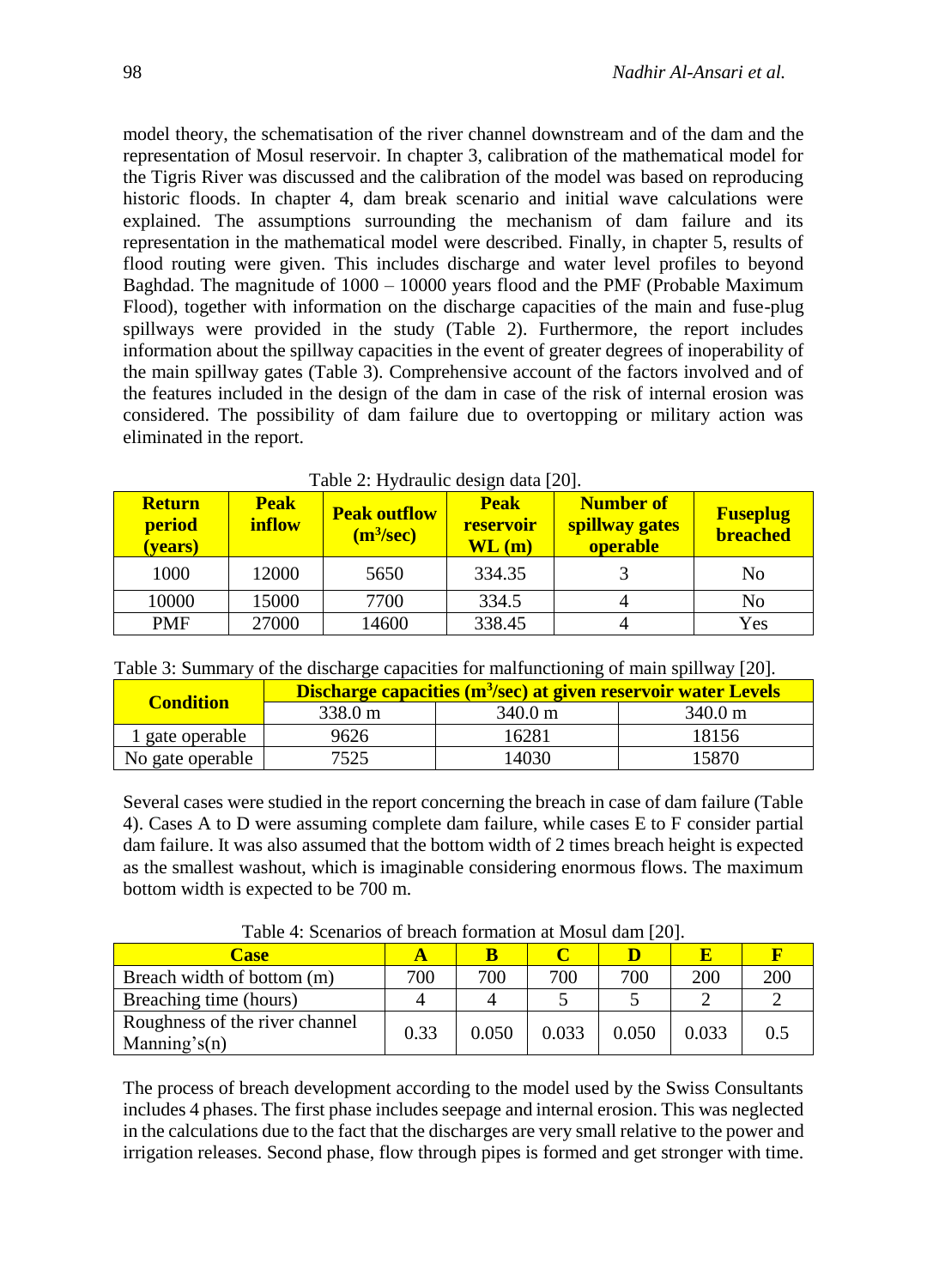It was simulated by a gate, which gradually opens from 0 to 5 m. Its width equals the weakened zone (94 m) and its height corresponds to 10% of the seepage zone. The duration of this phase is  $0 - 1$  hour. In the third phase, it is assumed that the gate in phase two is simultaneously changing to a breach of the same width and eroded down to the valley bottom. The duration of this phase is  $1 - 3$  hours. In the fourth phase, the breach widens to 200 m for cases E and F and to 700 m for cases A to D. The duration is 2 hours for cases E and F, 4 hours for cases A and B and 5 hours for cases C and D. It was also assumed that in the regulating dam and Samarra barrage all the gates are open since 0 hour. Discharges for the reservoir out flow, peak discharges and maximum water level at different locations are given in tables 5 and 6. The peak out flows varies from  $551000$  and  $477000$  m<sup>3</sup>/sec. The increase of flow resistance and breaching time causes reduction of peak discharge by 7%, each.

# **3 Black &Veatch Review Report and Flood Wave Study**

During 2004, Black &Veatch JV (BV) [21] were commissioned to carry out a review of the dam break and flood wave study for Mosul Dam that was completed in 1984 by the Swiss Consultants (SC) [20]. The terms of reference were to do the following:

-Assess quality of the data used in the study.

- Check the appropriateness of the software used.

-Comment on the accuracy of the results.

-Identify any significant short coming in the report and the predicted extent of damage that might occur from the dam breach that could affect emergency planning.

-Commenting on any additional information and studies that might be needed to develop an appropriate Emergency Action Plan.

| $\frac{1}{2}$<br><b>Hours/Case</b> | $\mathbf{A}$ | B   | $\overline{\mathbf{C}}$ | $\mathbf{D}$ |
|------------------------------------|--------------|-----|-------------------------|--------------|
|                                    |              |     |                         |              |
| 0                                  | 1            | 1   | 1                       | 1            |
| 1                                  | 13           | 13  | 13                      | 13           |
| 1.5                                | 80           | 80  | 80                      | 80           |
| 2.0                                | 215          | 210 | 215                     | 212          |
| 2.5                                | 372          | 356 | 335                     | 325          |
| 3.0                                | 474          | 452 | 422                     | 404          |
| 3.5                                | 535          | 499 | 480                     | 453          |
| 4.0                                | 551          | 510 | 509                     | 475          |
| 4.5                                | 538          | 469 | 497                     | 460          |
| 5.0                                | 507          | 469 | 497                     | 460          |
| 6.0                                | 405          | 382 | 435                     | 405          |
| 8.0                                | 271          | 266 | 186                     | 278          |
| 10.0                               | 186          | 192 | 195                     | 198          |
| 12.0                               | 123          | 136 | 130                     | 142          |
| 18.0                               | 37           | 47  | 39                      | 49           |
| 24.0                               | 18           | 2   | 19                      | 22           |

Table 5: Reservoir out flow in  $1000 \text{ m}^3/\text{sec}$  [20].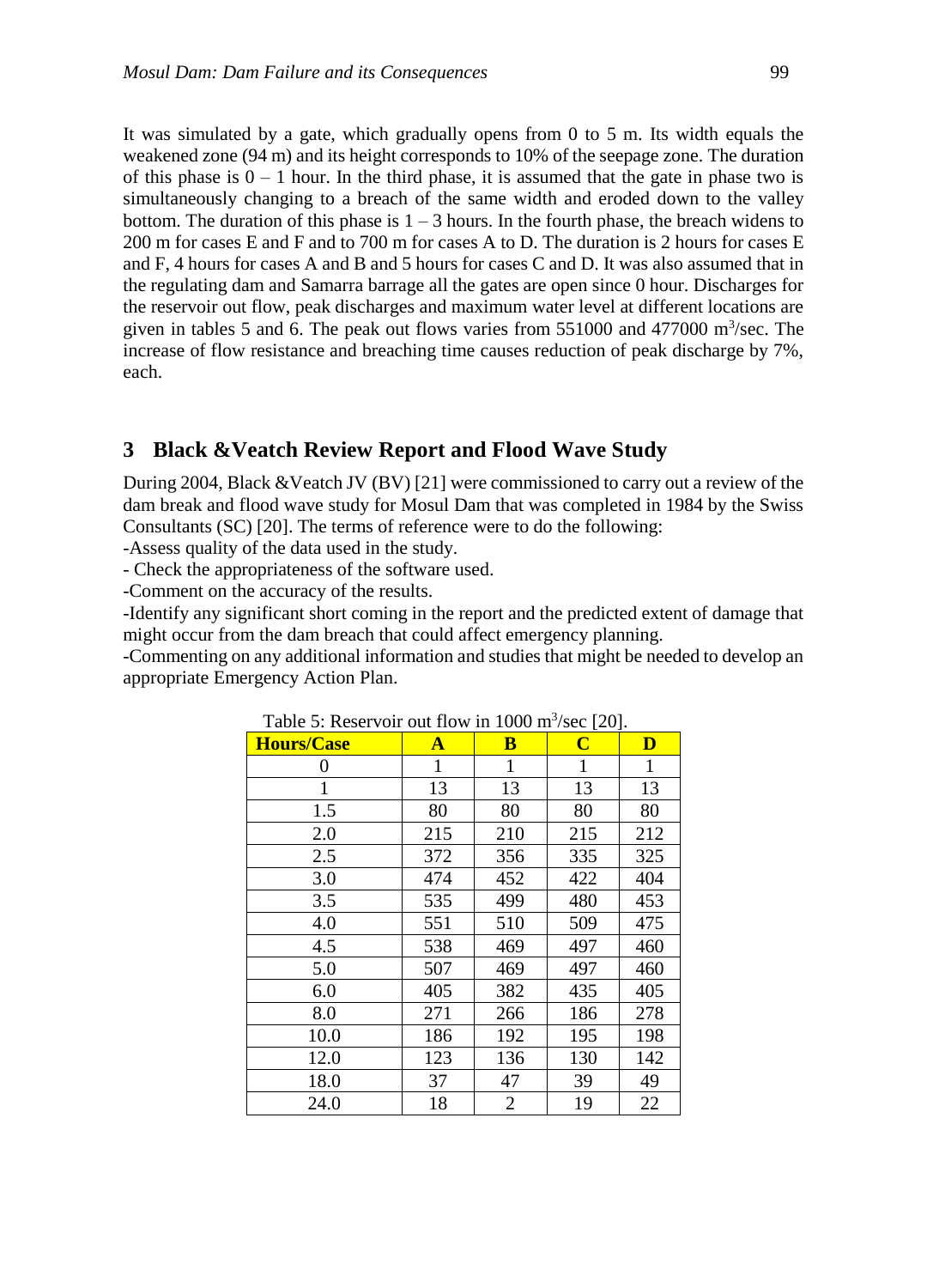| <b>Case</b>             |     |     |     |     |
|-------------------------|-----|-----|-----|-----|
| km 00 Main dam          | 551 | 510 | 514 | 477 |
| Km 109.2 Regulating dam | 545 | 503 | 509 | 471 |
| Km 117.3 Eski Mosul     | 481 | 429 | 456 | 409 |
| Km 169.2 Mosul city     | 405 | 348 | 397 | 342 |
| Km 196.6 Haman Alil     | 370 | 308 | 365 | 305 |

Table 6: Peak discharges in  $1000 \text{ m}^3/\text{sec}$  [20].

| $1$ able $7$ . Maximum water levels (in a.s.1.) $ 20 $ . |                         |       |       |       |  |  |  |
|----------------------------------------------------------|-------------------------|-------|-------|-------|--|--|--|
| <b>Case</b>                                              |                         |       |       |       |  |  |  |
|                                                          | $\mathbf{m}$ (a. s. l.) |       |       |       |  |  |  |
| km 00 Main dam                                           | 309.5                   | 313.3 | 307.8 | 311.7 |  |  |  |
| Km 109.2 Regulating dam                                  | 292.8                   | 297.0 | 292.2 | 296.6 |  |  |  |
| Km 117.3 Eski Mosul                                      | 288.1                   | 291.1 | 287.6 | 290.7 |  |  |  |
| Km 169.2 Mosul city                                      | 242.8                   | 244.9 | 242.6 | 244.7 |  |  |  |

Km 196.6 Haman Alil 222.7 225.1 222.5 225.0

Table 7: Maximum water levels (m a.s.l.) [20].

The BV review report; therefore, did not include any "Risk Assessment", but only examined the hazards posed by the presence of the reservoir and outlined what might happen in the event of dam break situation; moreover, the SC report did not have in its scope any damage assessment although it included a brief discussion of this subject.

In Section 2, Mosul Dam and Reservoir of the review report BV summarizes the data given in the SC report regarding the reservoir and catchment area, the design of the dam and construction outline. BV report also describes situations, which did not exist in 1984 and could not have been anticipated by SC at that time. These includes, the dissolution issue in the foundation, which led to the present day on-going program of grouting, the formation of sinkholes, seepage in the left abutment including seepage along both sides of the spillway, and erosion in the bottom outlet plunge pool.

In commenting on the foundation problem, BV states the following:

"It appears from the records of the extended program of grouting that the problems in the foundation are now confined to anhydrite/gypsum layers and relict karst or new karst to be more pronounced in layered gypsum bed (GB0) at depth of 80 – 100m below the dam foundations". BV commented also on the instrumentation and monitoring of the dam. This was judged by WII/BV team in its site visit in 2004 as follows: "the dam was well instrumented and the observation procedures and reporting were considered to be sound". [21].

BV proceeded in Section 3 to discuss potential possibilities of failure presented in SC report, which had outlined the main forms of embankment instability that might lead to dam break and agreed with SC statements on this subject, i.e. that such instability may result from:

-External erosion due to overtopping.

-Internal erosion of the embankment or its foundation, due to seepage.

-Instability associated with shear failure within the embankment and foundation or within the embankment alone due to inadequate shear strength.

-Damage from earthquakes or explosions.

In the overtopping scenario, the flood routing calculations of the most severe floods combined with one or more spillway gates being out of order, showed that the dam was safe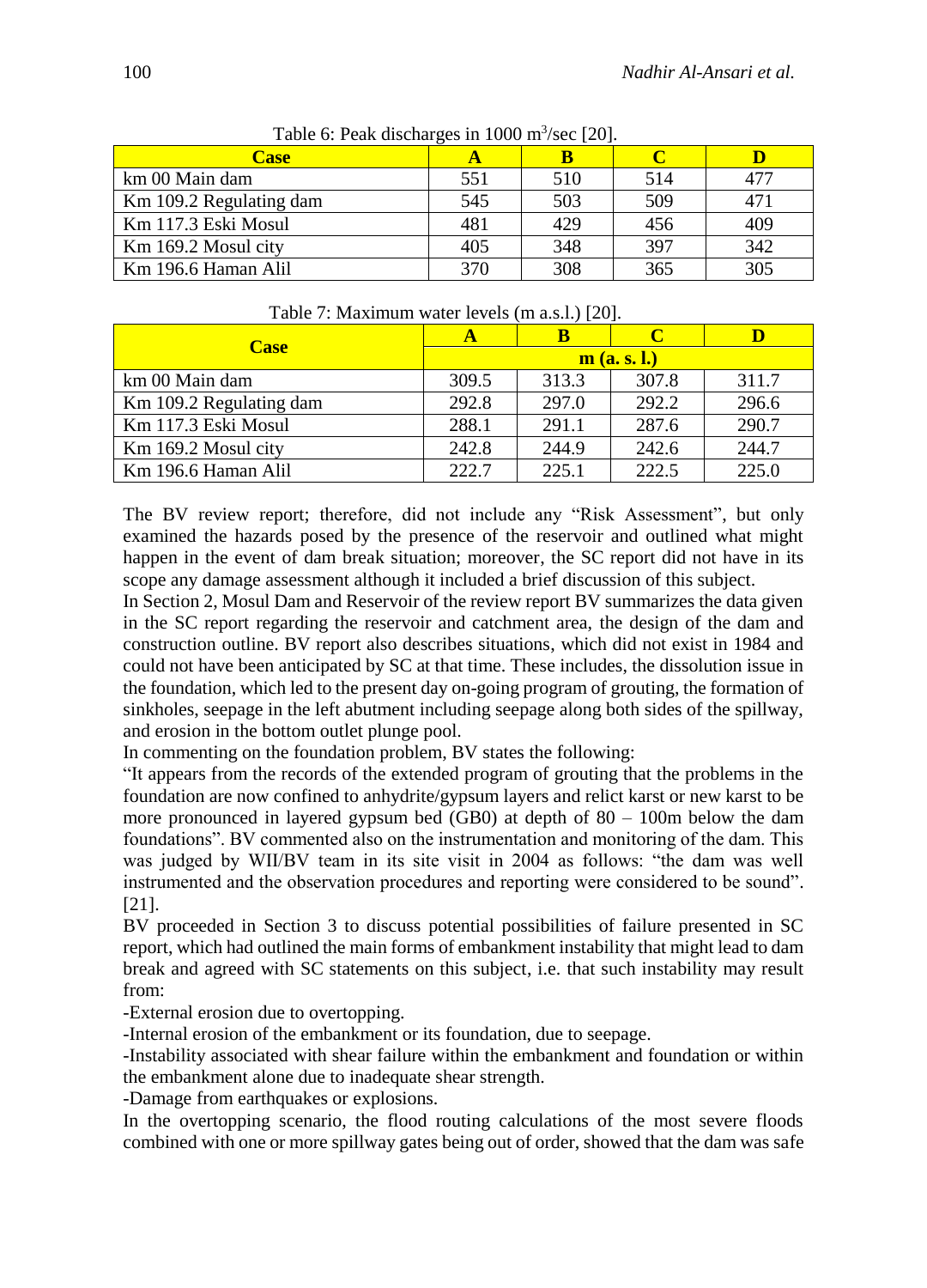against over topping judging from the available free board and spillway capacity. Even a dam break would not be possible due to the additional capacity of the fuse plug spillway in the most severe case.

In the consideration of possible failure due to internal erosion in the embankment or in the foundation; SC put aside such possibility on the grounds that the embankment had a very defensive design by the provision of a wide and very well compacted clay core and ample filters upstream and downstream of the core and provision of drainage zones. And similarly erosion in the foundation would be prevented by the construction of a multiple row grout curtain extending down to a depth about the maximum height of the dam. BV however, commented that although some maintenance works on the grout curtain had been expected by SC, the large magnitude of this work was not anticipated or foreseen by SC at the time when they prepared their study.

Finally, BV discussed the possibility of dam failure by military action, which was outlined in SC report. In their assumed scenarios, SC had stated that such military action might include the occupation and destruction of the dam by invading troops and decided that they were not qualified to discuss such a strategic situation. On the destruction of the dam by air attack, SC expressed the opinion, which was based on discussion with military experts that a significant damage to the dam body requires very large charges and several hits in the same location. The addition of thick rock armour on the dam crest would reduce the damages even more. In addition, the concrete structures were heavily designed and appreciable damage could not be inflicted on them. It is worth to mention here that the dam body was hit by an air to ground missile in the 1991 Gulf War with no damage at all, the powerhouse machine hall roof was damaged by another strike and two of the four tall surge tanks were pierced by air missiles. All damages were repaired within six months after the end of the war.

The last scenario examined by SC was that small enemy groups might attack the dam to cause some damages and its ancillary structures. But due to the limited means at the disposal of such groups and their restricted movement coupled with the unlikely event of simultaneous flooding occurring at the same time; such dam break was judge as of very remote possibility. This last assumption proved to be wrong in summer 2014 when ISIS occupied the site and it was only matter of luck that this happened during the dry season and the group did not have time to accumulate enough explosives before they were driven away.

In their assessment of dam failure possibilities, SC concluded that the "largest unknown factor" in Mosul Dam was the underground and the geologic conditions, which were not simple. The conclusion of SC was based on the analysis of the historic frequencies of the types of dam failure and also on local knowledge that a foundation conditions would provide a larger contribution to the overall failure probability than any other single cause. This conclusion was confirmed by BV. As a result, SC judged that, foundation failure as the "least unlikely failure mode" in Mosul Dam. BV considered this to be a reasonable judgment; which was strengthened, if anything, by the scope of the foundation grouting that had been undertaken since the commissioning of the project. BV also concurred with SC's view that the ultimate size and shape of the breach were not likely to be sensitive to the initial cause of the failure. BV then used different modelling procedures to check SC findings; that was the decoupling of the derivation of the breach hydrograph (which was discussed in Section 4) from the conditions, which would occur downstream (discussed in section<sub>5</sub>).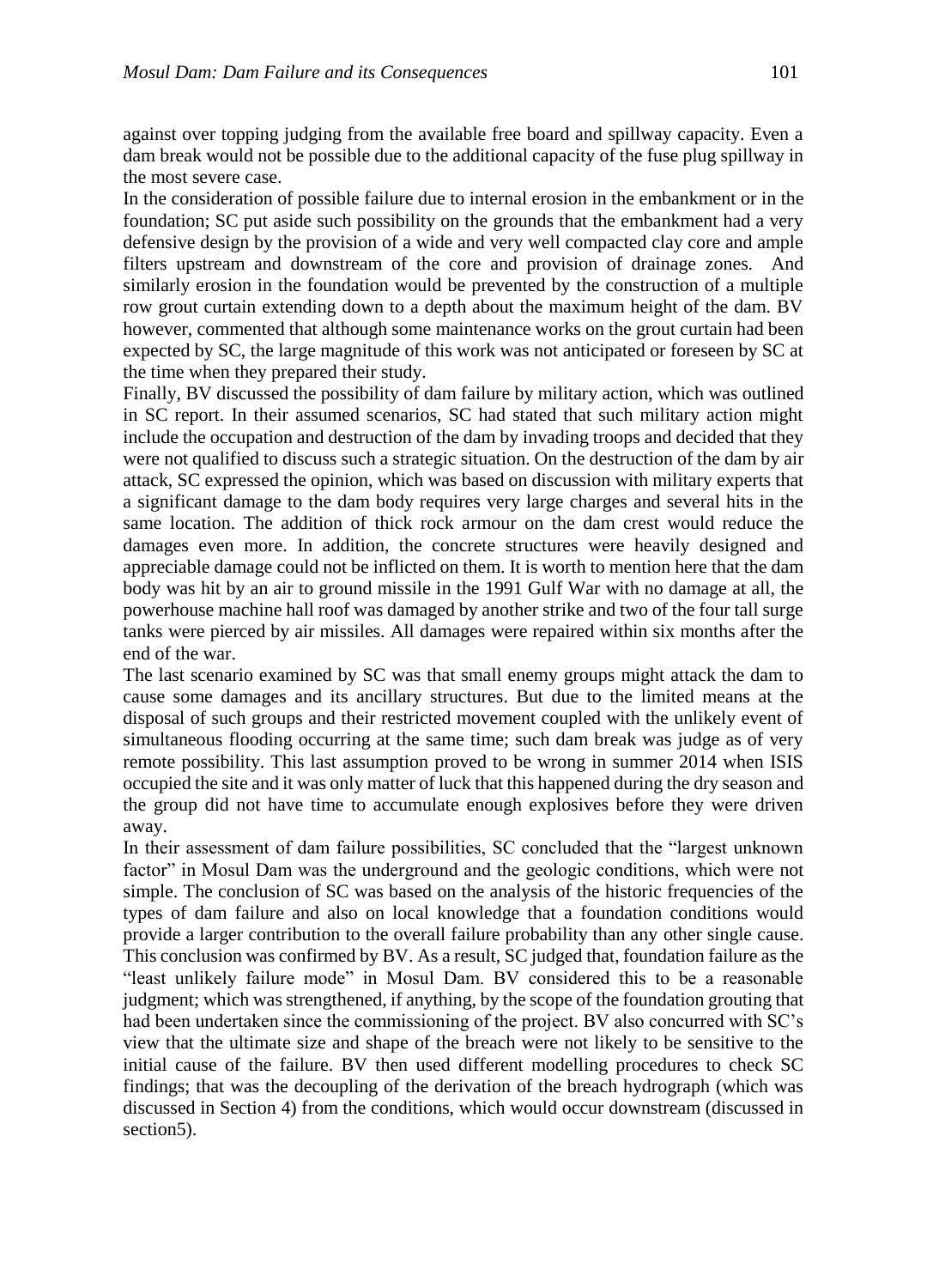Chapter 4 was concerned with Modelling of the Reservoir, the Dam and the Breach; BV used DAMBRK UK software, a more modern software, as a check on FLORIS model used by SC for deriving the dam breach hydrograph. The resulting hydrograph had the same value of the peak, but with a broader shape, steeper recession and almost the same volume of the SC hydrograph (Fig. 2). It is noticeable; however, that the major part of the flood rise in both cases occurs between 1 and 4 hours. BV then applied, as a check, some empirical formulae derived from case histories of dam failures and which may be used to give an order of magnitude of the floods. The higher estimates by these empirical methods to support the results of both FLORIS and DAMBRK UK models. As a conclusion, BV remarked that the dam breach analysis conducted by SC was sound in 2004 as it had been in 1984.



Figure 2: Comparison of dam breach hydrograph by DAMBRK UK and Swiss Consultants [21].

Chapter 5 of the BV report was concerned with the modelling of the flood in the downstream valley following the dam break event. BV examined the appropriateness of the use of FLORIS by SC as the modelling software for the Tigris River. But, in the beginning BV explained that at that time they had stopped using DAMBRK UK as a tool for modelling floods in rivers in favour of more modern software due to developments in modelling techniques, especially in the presentation of graphical outputs and interfacing with GIS systems to provide inundation mapping. In this respect, two alternatives were examined by BV, i.e. ISIS version 2.2 (developed by HR Wallingford and Halcrow UK) and MIKEII (developed by the Danish Hydraulic Institute). In comparing with the results of these models with the SC FLORIS results, they showed close agreement and so BV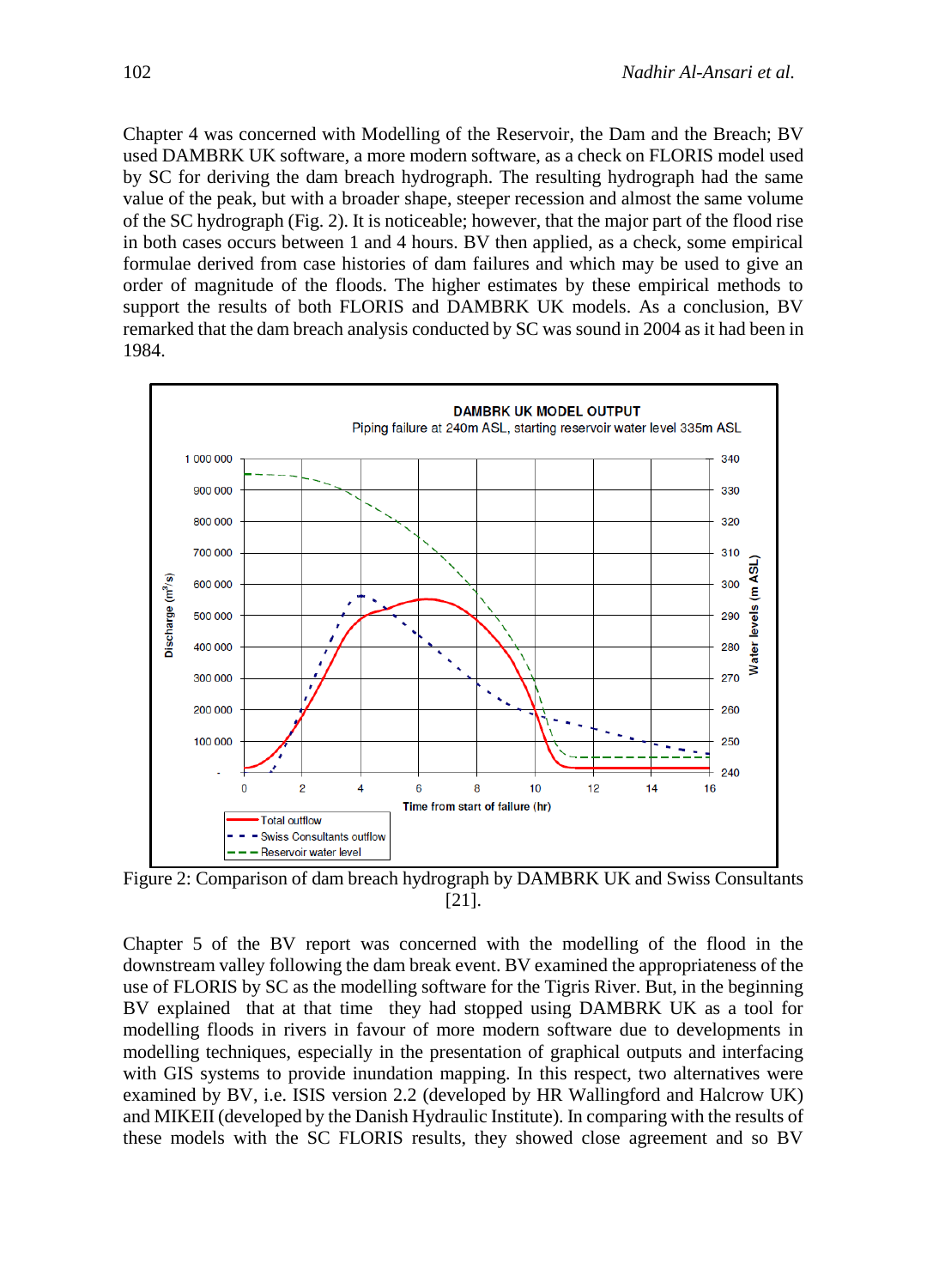accepted SC choice as sound and correct.

The next step was checking the schematization of the Tigris River, and examining how the river and its' tributaries were represented and coded and how the structures along its course were introduced, i.e. the Mosul Dam itself including the assumed dam breach, the re-regulating dam, and the Sammara barrage, which controls outflows from the model to Tharthar Lake, and which breaches when the embankment is overtopped. As a conclusion, BV concludes the following "The schematization of the Mosul Dam model appears to have been carried out in logical manner".

The following stage of checking was on the modelling procedure and how the model was calibrated. BV examined this matter in details and concluded that the choice of the 1964, 1969 and 1974 historical floods for simulation of the model for real floods was acceptable due to the availability of good data of these floods in the form of gauged discharge hydrographs in many stations along the river and its tributaries. And that; since the geometry of the schematized river system was fixed by the cross sections, then the only remaining parameter to be fixed by SC for this calibration was the choice of the Manning "n". The choice by SC of a value of 0.027 gave good results for the mentioned historic floods and the decisions taken by SC to increase this to a higher value of 0.033 for running the dam break wave on the model (as would be expected due to the higher hydraulic resistance expected on the valley sides), and using 0.05 for sensitivity analysis, were good decisions. BV considered that this was realistic and would represent the actual wave flow condition. As a final conclusion, BV judged the whole modelling procedure as acceptable. Chapter 6 reviewed the consequences of the flood wave.The results derived from the SC-1984 report were checked for consistency; both internally and with the results from other dam break studies. BV found that these results could be accepted with some confidence. This BV review also can be used now as a guide through SC report and to see in summary the key results obtained for Mosul City and Baghdad, which are the major conurbations near the upstream and downstream ends of the model.

Another important point that was highlighted by BV review was the definition of the "Rescue Level" adopted by SC, as the evacuation level, which is safe from flooding and therefore, suitable as an evacuation destination. In the upper reaches, where the flow velocities would be high, this was taken as 4m above the peak of the flood wave rounded up to the next whole meter. Reducing it to 2m in the areas downstream of Baghdad, where the flooded areas are flat and the flow wave depths and velocities are less. BV commented on this choice in subsection 6.4.

In subsections 6.2 and 6.3, BV referred the reader to the parts and annexes in SC report, where the detailed model outputs for the first 100 km downstream were given. BV summed up the main results in a table with the following comment:

"What is abundantly clear from the 1984 results for Mosul City that, regardless of the selected assumptions:

-The flood wave may arrive within about 3hours after the initiation of the breach: and;

-The ultimate depth (above normal flood levels in the river) will be 20 m.

The warning time, after allowing for any delays in raising the alarm, could therefore, be extremely short and the effects on the city would be devastating. The whole left bank as far as the ruins of Nineveh would be set under water. Subsection 6.4 also gives the chapters and annexes in SC report for the key results in Baghdad and were summarized in table 5.1 Volume 3 of the 1984's report and reproduced by BV in this subsection with the following comment:

The calculated water levels were reported as 4.6 m higher than the flood level recorded in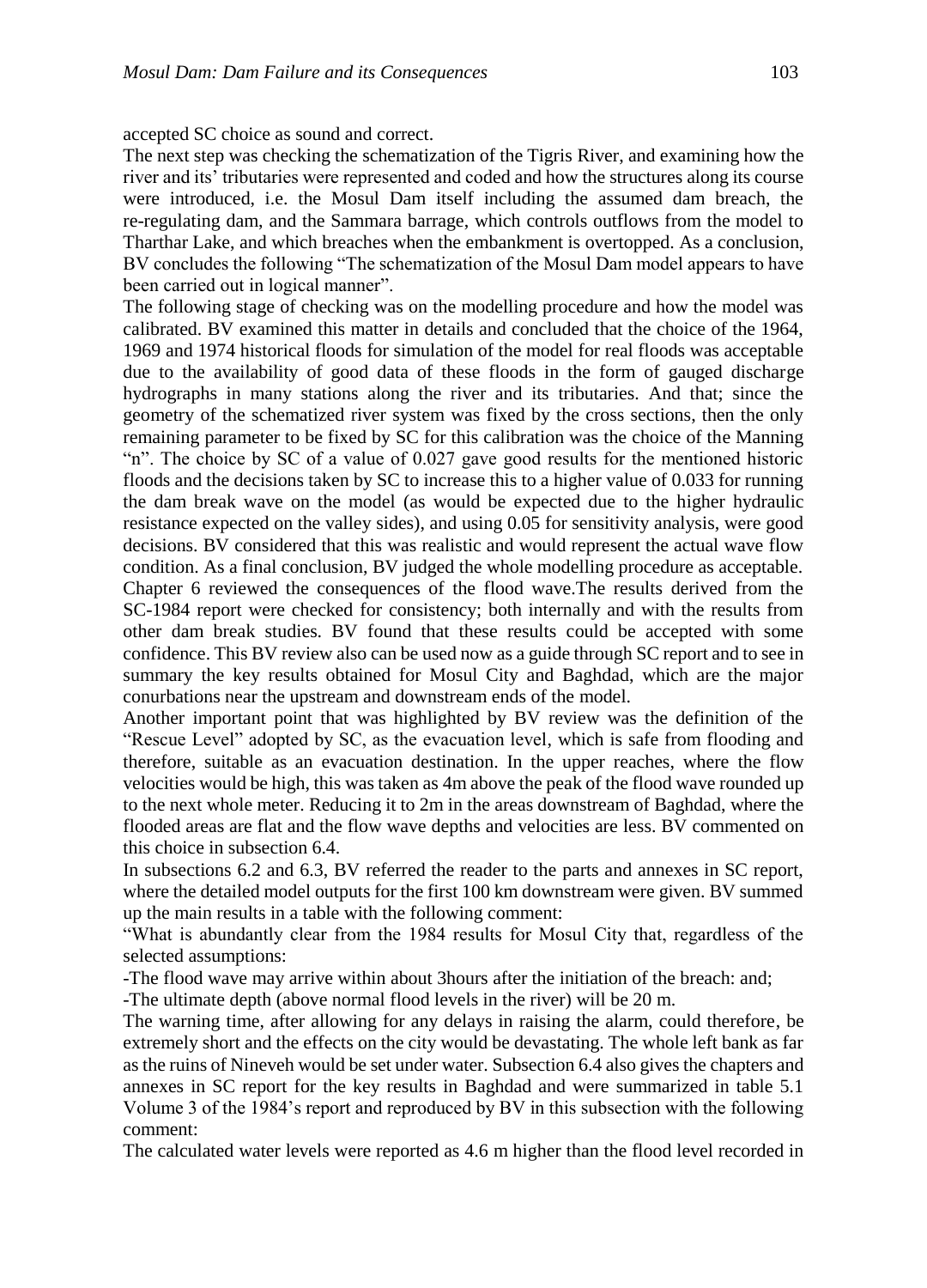1971 flood at a recorded discharge of  $4500 \text{ m}^3/\text{sec}$  at the centre of Baghdad (Sari Gauging Station), and estimated as 2.5 m to 3 m higher than the 1941's flood, which had been estimated at 7600 m<sup>3</sup>/sec. The results for Baghdad showed that there should be ample time to raise the alarm, achieve an orderly evacuation to avoid heavy losses and mobilize the emergency services. With proper planning, there should be opportunity to avoid heavy losses of life. The rescue levels quoted in SC report for Baghdad was between level 38 m (a.s.l.) and 42 m (a.s.l.) with 40 m (a.s.l.) at the centre. BV expressed their concern that due to buildings and other obstructions in the city the rescue levels should be increased by another 2 m to reduce the risks to the evacuation zones.

In chapter 7, on Damage assessment; BV review outlined some of the guidelines used in the UK on the estimation of damage to buildings in the event of flooding; and one method for the estimation of the potential loss of life which is suggested by the USBR in the United States was also discussed. It is clear from these that if enough warning time is available, then proper emergency planning can also be provided. But in all cases, Mosul City has not enough warning time which makes a meaningful emergency planning possible.

BV report then goes on to say that damage assessment and emergency planning were not included in SC report. BV in this respect claimed, however, that such a damage assessment and planning were not possible in the short frame of time given to SC in the preparation of the flood wave study and reiterated what SC had already mentioned in their report on describing the damages as " too large to be estimated at all".

In chapter 8, Further Modelling; BV investigated the sufficiency and the applicability of the results of the 1984's report. In this context, BV emphasized that SC modelling results were very sound to the degree that no further modelling would be required. But it also could be suggested that some refinements could be introduced in modelling the lower reach around Baghdad in view of the complexity of changes that had occurred in those areas. For such modelling, modern processing and mapping techniques could be utilized. The important conclusion, which BV had reached, however, is that there was not enough justification for delaying the preparation of the Emergency Action Plan (EPA) even for such refinements. In BVs' opinion, the results of SC model are applicable for the preparation of the required EAP, but it was very important that the interpretations of the model results were to be made by an experienced hydraulic engineer, and to produce updated flood maps even if updated surveying work might be required in some places.

Finally in the Conclusion, chapter 9, BV tried to answer three basic questions in order to reach a conclusion, these are;

-Was the dam break model reasonable and realistic representation of the "least unlikely mode of failure"?

-Was the flood wave model using FLORIS rigorous enough in view of the modelling capabilities available in 1984?

-Did SCs' work using FLORIS stand up to examination against software available in 2004? BV's answer to these three questions was "YES".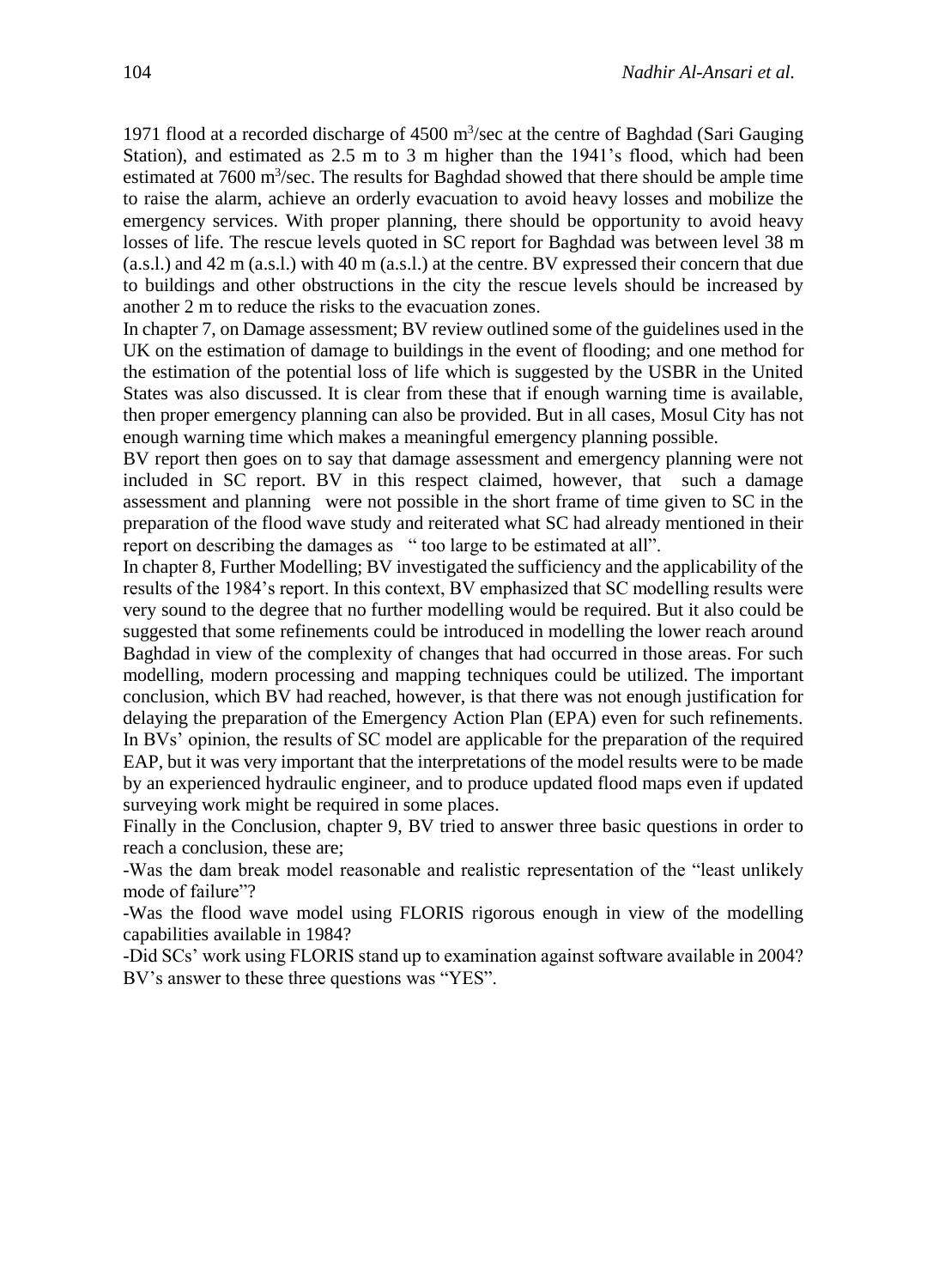#### **4 Consequences of Mosul Dam Failure**

The seepage problem during the construction and operation periods in Mosul Dam due to the dissolution of gypsum and anhydrite beds raised high concern about the safety of the dam. In view of the situation, the Iraqi Government asked the Swiss Consultants to perform a study about this matter (see [20]). This study was checked again by BV in 2004 (see [21]). Despite the fact that the above studies used different mathematical models, they got the same results. To overcome the problem, grouting operations were the main solution. Later in 2007, the US Corps of Engineers raised high concerns about the safety of the dam and it was reported that in case of the dam failure, it could wipe out whole cities, and was considered to be the most dangerous dam in the world (see [14,15]). When ISIS occupied the dam site in 2014, there were fears that they might use explosives to destroy the dam. Numbers of articles were written in this context [15,16,17,18,19]. As an example, [15] wrote "the dam has been suffering a critical lack of maintenance and repair work. And under Islamic State management, a similar situation has been happening to other major dams located on the Euphrates (which still haven't been freed).

The problem is that when it was built in the mid-'80s, little thought was given to the location. David Petraeus, the former commanding general of the US Army in Iraq, wrote a letter to Prime Minister Nouri Al-Maliki in 2007, indicating the dangers of the soluble soil located underneath the dam, which warrant constant attention and repair work. "Extraordinary engineering measures" to fill soil gaps and "maintain structural integrity and operating capability of the dam" are a must, according to the US Army Corps of Engineers (USACE) report sent out in the same year. Another report by USACE in 2011 indicated that a failure of the Mosul Dam could cost 500,000 civilian lives in the immediate aftermath".

Swiss Consultant [20] report had traced the wave caused by the dam failure. They calculated the discharges and water levels from the dam site downstream to Baghdad (Table 8 and figure 3). The highest discharges and wave heights are expected to be noticed in the first 122 km downstream the dam. The discharge is expected to be  $551000 \text{ m}^3/\text{sec}$  at the start and attenuates to 320 000 m<sup>3</sup>/sec at the confluence of Tigris- Greater Zab Rivers, which will be reached after 7 hours. The wave height is expected to be 55m and decreases to 45 m the first 20 km. Mosul city will be affected by the flood after 4 hours of the dam breaching where the maximum water level is expected to be 243 m (a.s.l.) (see Fig. 4). The wave height will be 24 m and it will inundate  $74.044 \text{ km}^2$  of the area of Mosul city (Fig. 4). Downstream the confluence with Greater Zab River the discharge of the Tigris River will be reduced to 310 000 m<sup>3</sup>/sec. The water wave will reach Fatha after 16 hours and the discharge of the Tigris River after its confluence with the Lesser Zab River will be 210000 m<sup>3</sup>/sec. The wave height is expected to be 25 m at Fatha and since the water has to pass through the narrow gap between Hemrin and Makhul Mountains, backwater effect will be noticed and the water velocity at the gap will reach 10 m/sec.

Downstream Fatha, the Tigris River valley widens from 1 km to 5 km and the discharge decrease to 185000  $\text{m}^3/\text{sec}$ . At 422 km downstream the dam, the river passes a major city called Tikrit. At that city the discharges will be  $185000 \text{ m}^3/\text{sec}$ . The wave height will arrive after 22 hours and its height will be 15m. It will inundate 68.985 km<sup>2</sup> (Table 8, Figures 3 and 4). Then the wave will reach another major city called Samara which is 479 km downstream the dam. The wave time of arrival at this city is 25 hours and height of the wave reaches 10m. The river discharge will be reduced to  $162000 \text{ m}^3/\text{sec}$ . It will inundate  $30.100 \text{ km}^2$  of the city (Table 8, Figures 3 and 4). Further downstream, at a distance of 638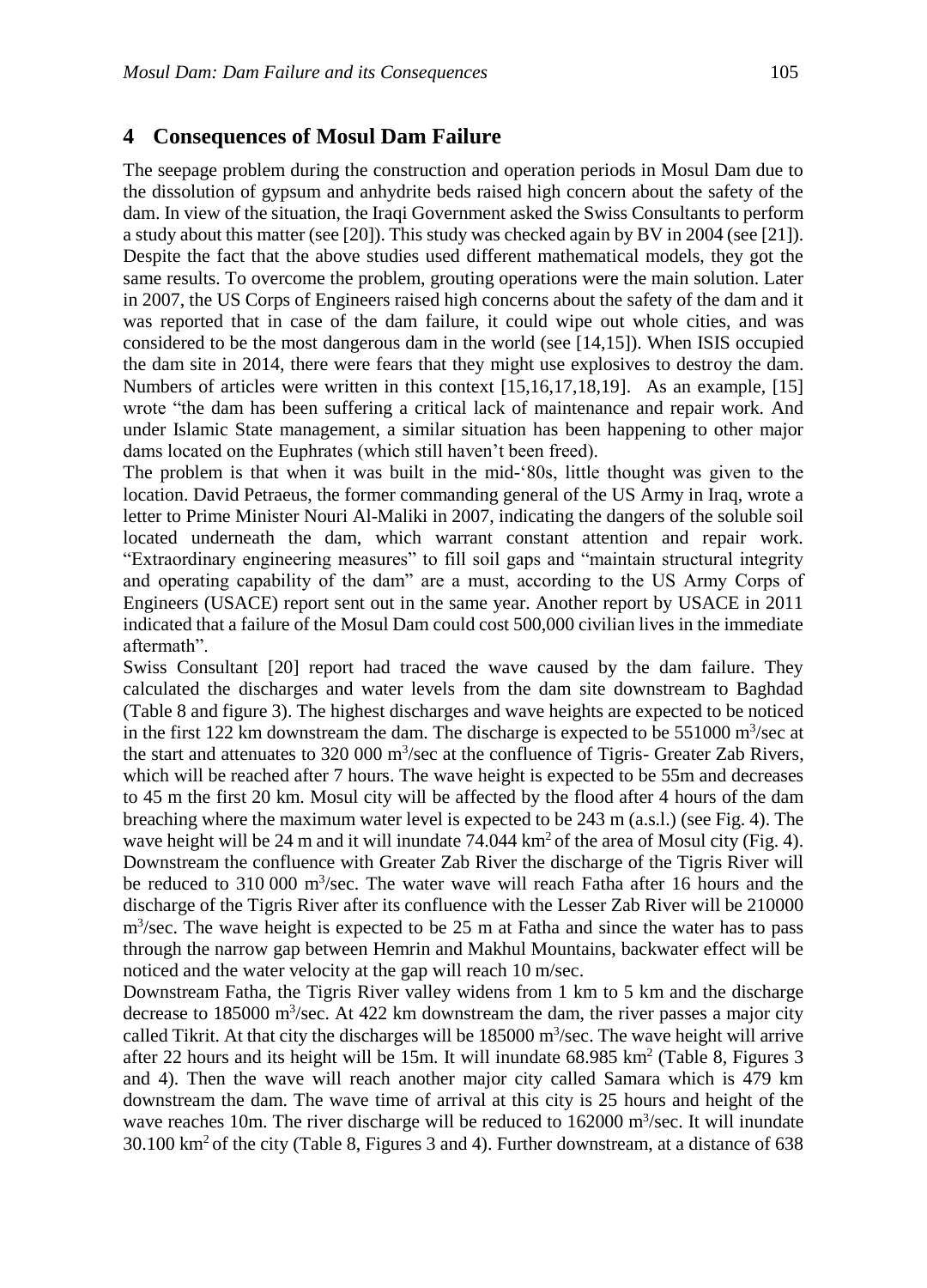km from the dam, the wave reaches north Baghdad with a height of 4m. The time expected for the wave to reach Bagdad is 38hours. The discharge of the river at this point will be about 46, 000  $\mathrm{m}^3/\mathrm{sec}$ . It will take the wave about 10 hours to pass Baghdad and it will inundate an area of about  $216.934 \text{ km}^2$  (Table 8, Figures 3 and 4).

None of the reports gives exact details about the damages expected due to Mosul Dam failure; however, as stated earlier, USACE estimated that the loss of life might reach 500000 persons. In addition, when we follow the path of the wave from the dam site to Baghdad (685 km) we can realize the damage of the infrastructure that the wave is expected to cause keeping in mind that hundreds of towns and villages are located on both banks of the Tigris River.

In view of this situation and to avoid these consequences, the Iraqi Ministry of Irrigation in 1988 decided to build Badush Dam. The site of the dam is located on the Tigris River approximately 40 km downstream from Mosul Dam site and approximately 15 km upstream of Mosul city. The main function of the dam was the protection of the downstream region of the Tigris River valley against the effect of potential Mosul Dam failure, due to any possible reason. In addition, it was also supposed to be used for irrigation and power generation. In the design of the dam, a free volume of 61.5 m height between EL 245.4 m (a.s.l.) (the normal operation water level), and EL 307.0 m (a.s.l.) (maximum water level) in case of Mosul Dam failure was allowed. This volume is enough to engulf the flood wave resulting from the worst scenario of Mosul Dam flood wave study. The foundation of Badush Dam is of massive limestone and no dissolution of soluble rock was anticipated. The construction; however, was halted in 1991 due to the economic sanctions imposed on Iraq as a direct result of Iraqis occupation of Kuwait. The completed work is about 40%.

#### **5 Conclusions**

Construction work in Mosul Dam started on January  $25<sup>th</sup>$ , 1981 and it started operating on  $24<sup>th</sup>$  July, 1986. During that period onwards, the seepage problem due to the dissolution of gypsum and anhydrite beds under the foundation of the dam could not be stopped. This causedgreat concerns about the possibility of the dam failure. Several studies were conducted and different models were used to show what is expected to happen in case of the failure of the dam. All the models used showed similar results. It is expected that the wave at the dam site will be 55 m in height and the water discharge is of the order of 551000 m<sup>3</sup>/sec. This wave will reach the capital city of Iraq located 638 km downstream the dam. During its course, the wave will inundate several major and small cities. About  $74 \text{ km}^2$  of Mosul city will be flooded while at Tikrit and Sammara the area to be inundated reaches about 69 and 30  $km^2$  respectively. About 216  $km^2$  of Baghdad will be covered by water. The discharge of the river will be  $46000 \text{ m}^3/\text{sec}$  and the wave height will be 4m. This will cause the death of about halve a million of the civilians as well as great damage to the infra-structure of all the area from the dam site to Baghdad.

Therefore, it is recommended to avoid this catastrophe by finding a solution to the seepage problem. In the same time the construction of the remainder of Badush Dam should be completed according to the original design that allows Badush Dam to hold the wave that could be generated by the failure of Mosul Dam.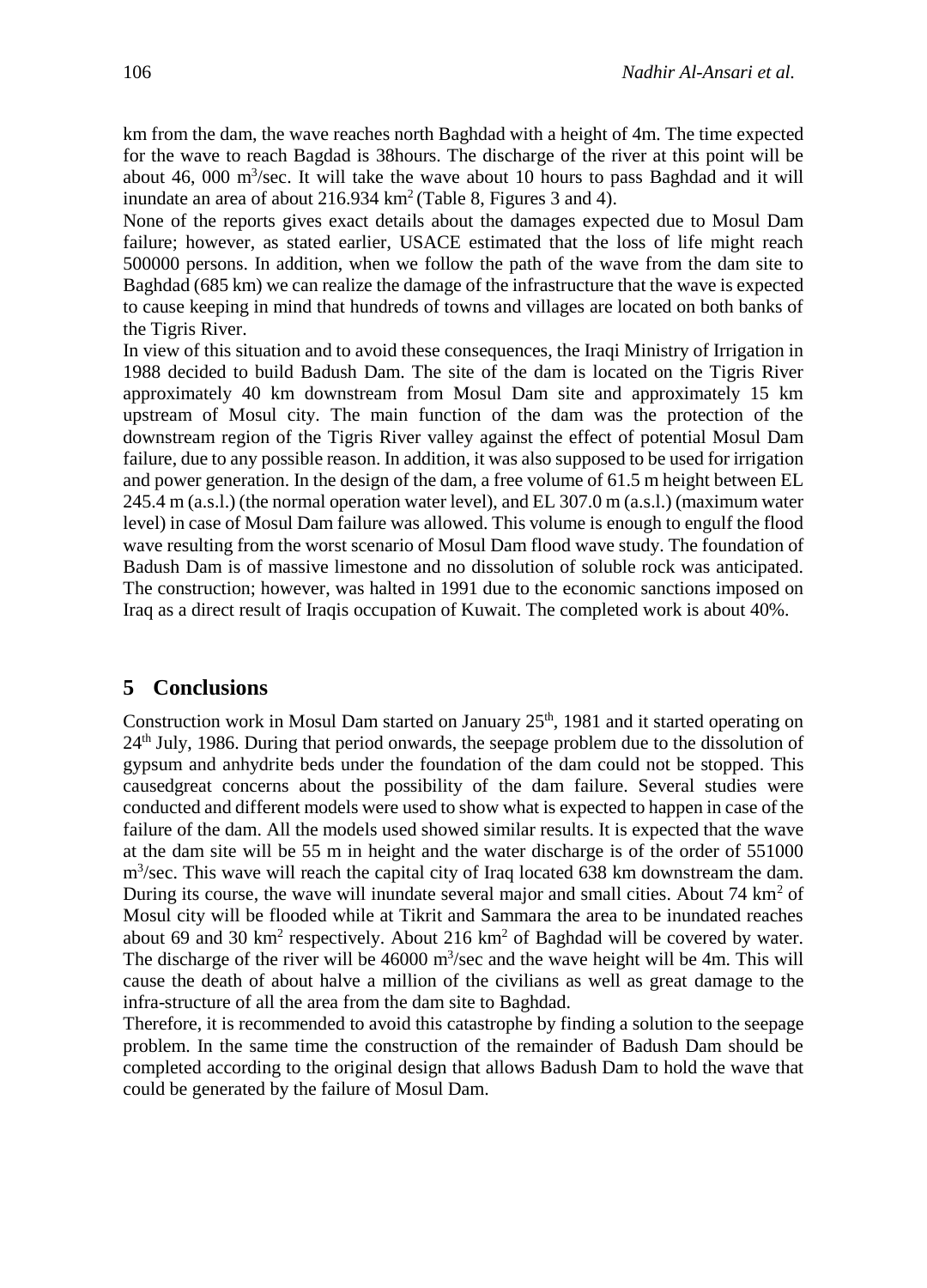| <b>Location</b>       | <b>Discharge</b> | <b>Time of</b>      | <b>Wave</b> | <b>Distance</b> | <b>Flood area</b>  |
|-----------------------|------------------|---------------------|-------------|-----------------|--------------------|
|                       | $(m^3/sec)$      | <b>arrival</b> (hr) | height (m)  | (km)            | (Km <sup>2</sup> ) |
| Dam site              | 551,000          |                     | 54          | $\Omega$        |                    |
| <b>Regulating Dam</b> | 545,000          | 1.3                 | 48          | 9               |                    |
| Eski Mosul            | 481.000          | 1.6                 | 45          | 17              |                    |
| <b>Mosul City</b>     | 405,000          | 4                   | 24          | 69              | 74.044             |
| Hamam Ali             | 370,000          | 5                   | 18          | 97              |                    |
| Tikrit                | 185,000          | 22                  | 15          | 422             | 68.985             |
| Sammara               | 162,000          | 25                  | 10          | 479             | 30.100             |
| Balad                 | 115,000          | 28                  | 9           | 516             |                    |
| Khalis                | 81,000           | 31                  | 6           | 566             |                    |
| Tarmiya               | 72,000           | 33                  | 4           | 597             |                    |
| Baghdad (North)       | 46,000           | 38                  | 4           | 638             |                    |
| Baghdad (Center)      | 35,000           | 44                  | 4           | 653             | 216.934            |
| Baghdad (South)       | 34,000           | 48                  | 3.5         | 674             |                    |
| Diyala Confluence     | 34,000           | >48                 | 3           | 685             |                    |
| Salman Pak            | 31,000           | >48                 | 3           | 708             |                    |

Table 8: Discharges, time of arrival and wave height of the wave generated due to Mosul Dam failure (modified after [20]).



Figure 3: Water wave height due to Mosul Dam failure and time of arrival from the dam site downstream.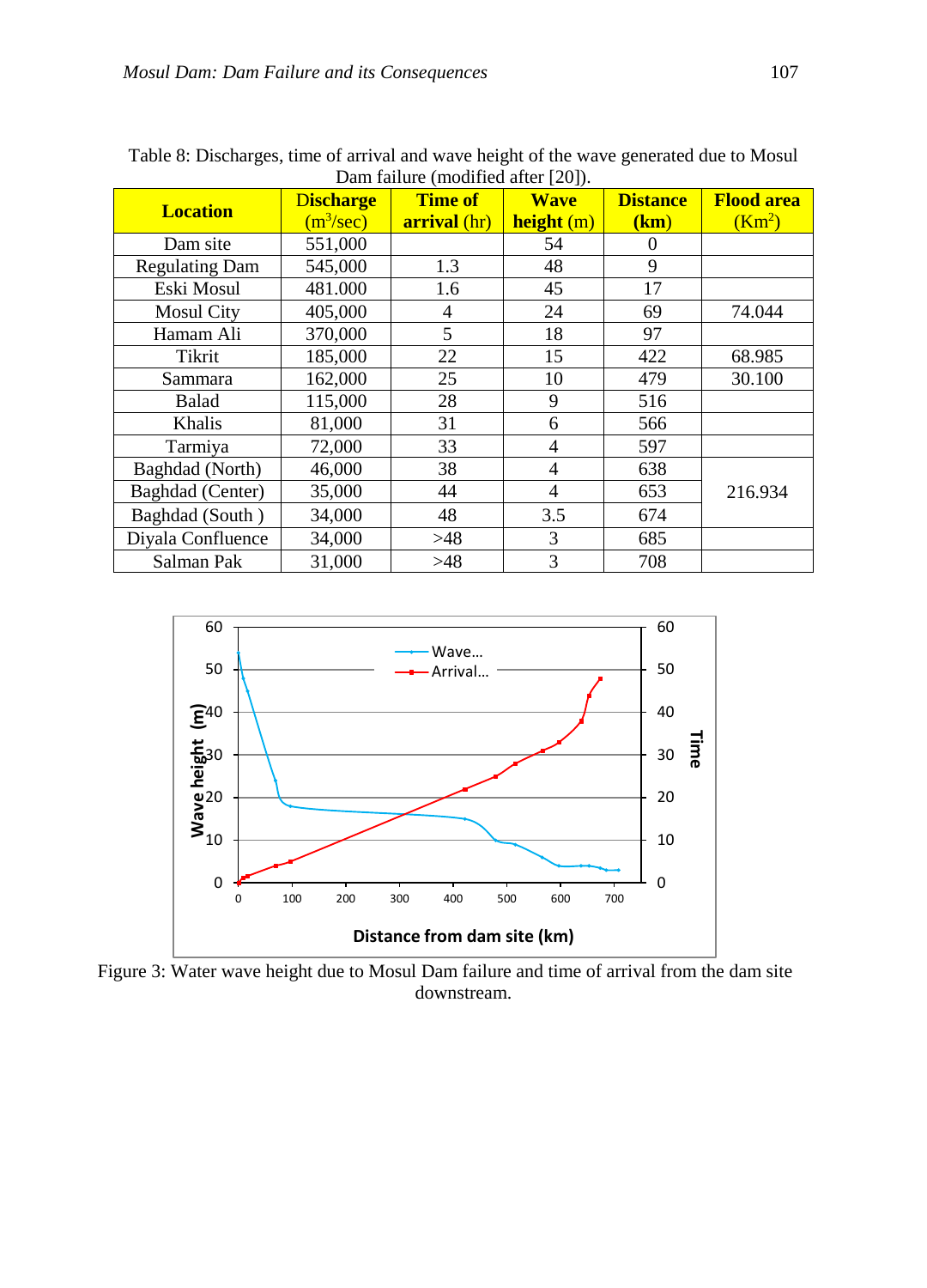

Figure 4: Expected inundation of major cities on the Tigris River due to Mosul Dam failure.

## **6 Recommendations for Future Actions**

In view of the severity of Mosul Dam situation, this requires a very sound and decisive actions, which should be taken by the government of Iraq, and in case the government does not have enough resources to be dispensed on improving the protection of its population, then it should seek the help of the International Community, whether in the form of financial or technical support; even if this requires to be performed by diplomatic levels.

The Government of Iraq is urged to take actions on various levels:

#### **A. On the Level of the Site**

-To improve the present grouting techniques by supplying new machinery and tools and all infra structures required for better control, compiling and logging of data for a quick and intelligent interpretation, and train the personnel on their use.

-Install more open pipe piezometers covering the downstream shell of the dam and an extensive area downstream to discover any anomaly in the seepage pattern that might indicate an adverse development and enable an early alert.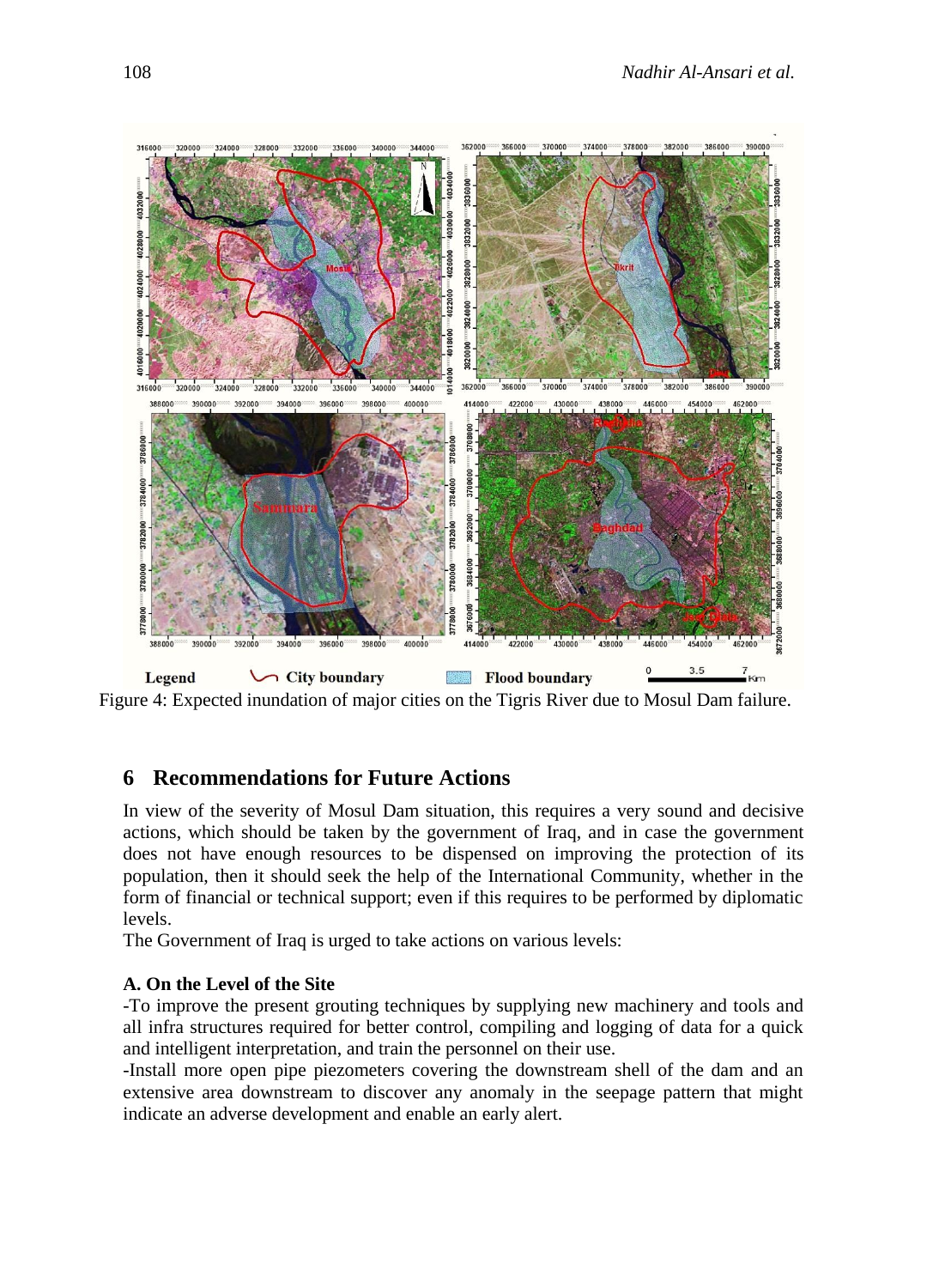-Investigate all available modern techniques and development in ground water movement observation systems and select what fit the situation and acquire them.

-Abandoning the idea of constructing a diaphragm, as all the studies carried out so far proved that such solution is not only infeasible technologically and financially, but it could endanger the integrity of the dam itself. It is understood that the government has signed a Memorandum of understanding with an international company in 2011 to do such work.

-Detailed seismic study in the area should be conducted including micro seismicity and microgravity to see the effect on old existing faults and their possible movement.

#### **B. On the Area Level**

-To resume the construction of Badush Dam as it is the only way for protecting of the downstream region in case of Mosul Dam failure. It is understood that the government had revised its plans for this dam to be built as a low run of the river facility and abandon the flood wave protection function, which is very unwise in view of the current situation.

-To initiate a feasibility study for the decommissioning of Mosul Dam. Such a plan should investigate the constructing of a much smaller dam upstream of the present site to provide the projects of North Jazira, South Jazira and East Jazria with irrigation water. The Irrigation water for the middle and southern Iraq irrigation project can be supplied from Al-Tharthar Lake, while flood protection of Baghdad can be enhanced by turning Al-Sharee Depression north of samara into flood protection facility.

#### **C. On the National Level**

-An exact and well defined Emergency Action Plan (EAP) should be prepared by the government. This is a routine action, which is taken by all governments when building a dam of Mosul Dam's magnitude or even less to safe guard the population against such an event, even if the probability of its occurrence is very low. The plan shall be comprised of but not limited to the following:-

1. Formation of an Emergency action group, which could convene at a very short notice and can assume complete authority and responsibility of the situation to take any required action. Needless to say it shall have in its membership representatives of all government authorities concerned; civil and military.

2. Install a modern communication and warning system (independent of any other system) with platforms in all critical points and offices concerned.

3. Conduct new updated mapping of the downstream region to the last point where the flood wave ceases to have an effect beyond normal flooding. Such mapping should use all modern systems of imagery and GIS technique to define not only inundation limits, but to define the safe rescue levels depending on the present land use and finally select the required evacuation areas.

4. The government should promulgate laws and ordinance on the future use of land in the threatened zones. This should also be considered in the town planning of the extensions and new developments of the existing cities and townships situated in the river valley.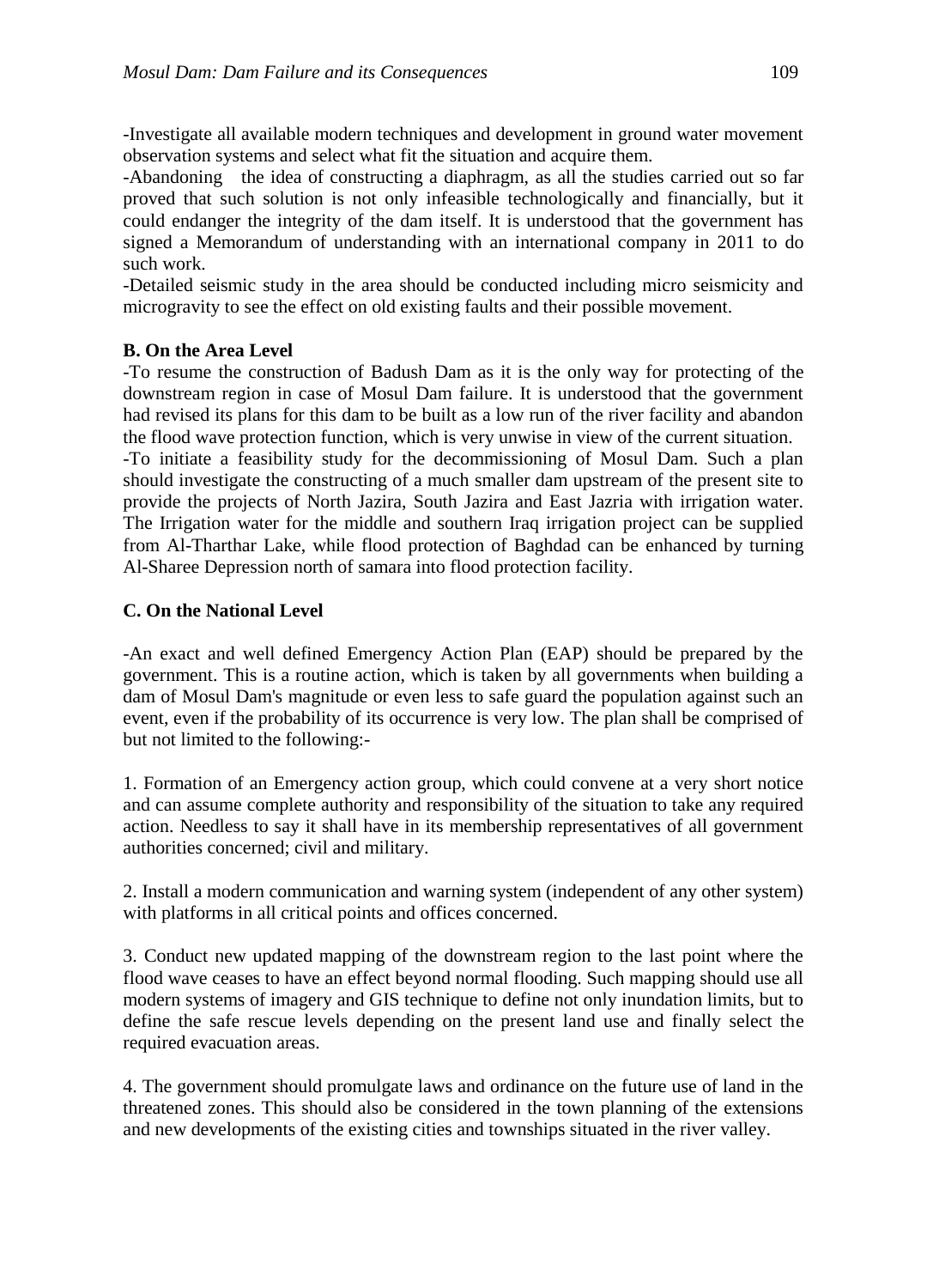**ACKNOWLEDGEMENTS:** The authors would like to thank all individuals for their help and assistance in this work. Special thanks are forwarded to Mr. Mohammed Dhari, the Construction Advisor of the Iraqi Ministry of Water Resources for his kind assistance, encouragement and support.

The research presented has been financially supported by Luleå University of Technology, Sweden and by "Swedish Hydropower Centre—SVC" established by the Swedish Energy Agency, Elforsk and SvenskaKraftnät together with Luleå University of Technology, The Royal Institute of Technology, Chalmers University of Technology and Uppsala University. Their support is highly appreciated.

#### **References**

- [1] Wahl, T. L., Dam Breach Modelling- An overview of Analysis Methods, Joint Fedral Interagency Conference on Sedimentation and Hydrologic Modeling, Las Vegas, USA, June 27-July 1, 2010. http://www.usbr.gov/pmts/hydraulics\_lab/pubs/PAP/PAP-1018.pdf. Last accessed March 3, 2015.
- [2] US Homeland Security, Estimating Loss of Life for Dam Failure Scenarios, Dam Sector, 2011 http://www.damsafety.org/media/Documents/Security/DamsSectorConsequenceEsti mation-LossofLife.pdf. Last accessed 3 March, 2015.
- [3] Colorado Dam Safety Branch, Guidelines for Dam Breach Analysis, Department of Natural Resources, Division of Water Resources, Colorado, 2010. http://water.state.co.us/DWRIPub/Documents/GuidelinesForDamBreachAnalysis.pd flast accessed 3 March, 2015.
- [4] SCS, Soil Conservation Service, 1981, Simplified Dam-Breach Routing Procedure, Technical Release No. 66 (Rev. 1), December 1981, 39 p.
- [5] MacDonald, T.C., and Langridge-Monopolis, J., 1984, Breaching characteristics of dam failures. Journal of Hydraulic Engineering, vol. 110, no. 5, p. 567-586.
- [6] Costa, J.E., 1985, Floods from Dam Failures, U.S. Geological Survey Open-File Report 85-560, Denver, Colorado, 54 p.
- [7] Cristofano, E.A., 1965, Method of Computing Erosion Rate for Failure of Earthfill Dams, U.S. Bureau of Reclamation, Denver, Colorado.
- [8] Fread, D.L., 1988 (revised 1991), BREACH: An Erosion Model for Earthen Dam Failures, National Weather Service, National Oceanic and Atmospheric Administration, Silver Spring, Maryland.
- [9] Wahl, T.L., Uncertainty of predictions of embankment dam breach parameters. Journal of Hydraulic Engineering, vol. 130, no. 5, p. 389-397, 2004.
- [10] Froehlich, David C., 1995, Embankment dam breach parameters revisited. In Water Resources Engineering, Proceedings of the 1995 ASCE Conference on Water Resources Engineering, San Antonio, Texas, August 14-18, 1995, p. 887-891.
- [11] Mohamed, M.A.A., 2002, Embankment breach formation and modelling methods, Ph. D. thesis, Open University, UK.
- [12] Temple, D.M., Hanson, G.J., Nielsen, M.L., and Cook, K., 2005. Simplified breach analysis model for homogeneous embankments: Part 1, Background and model components. USSD Technologies to Enhance Dam Safety and the Environment, 25th Annual USSD Conference, Salt Lake City, Utah.